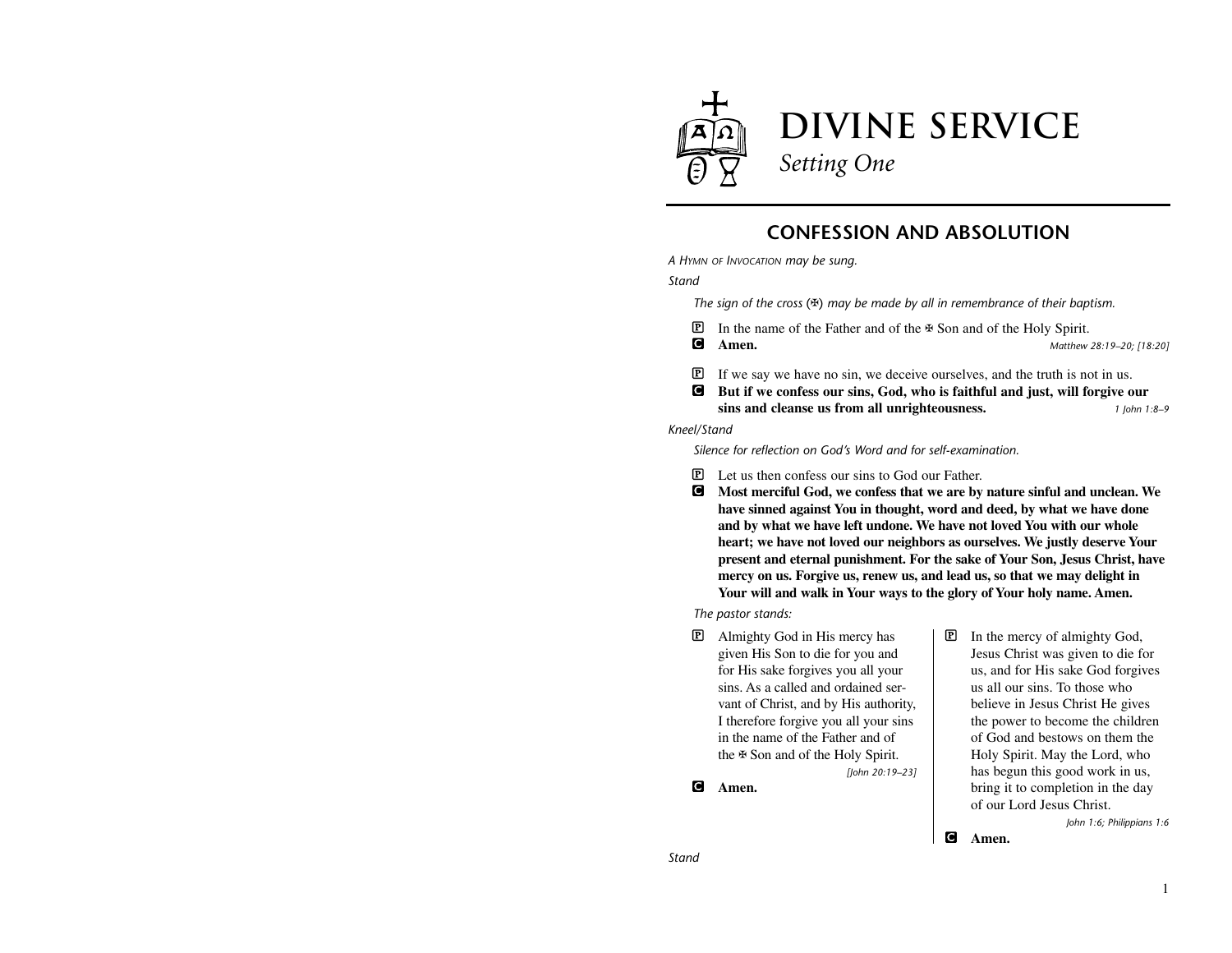$\mathbf{G}$ 

Lord,

have mer - cy.

E





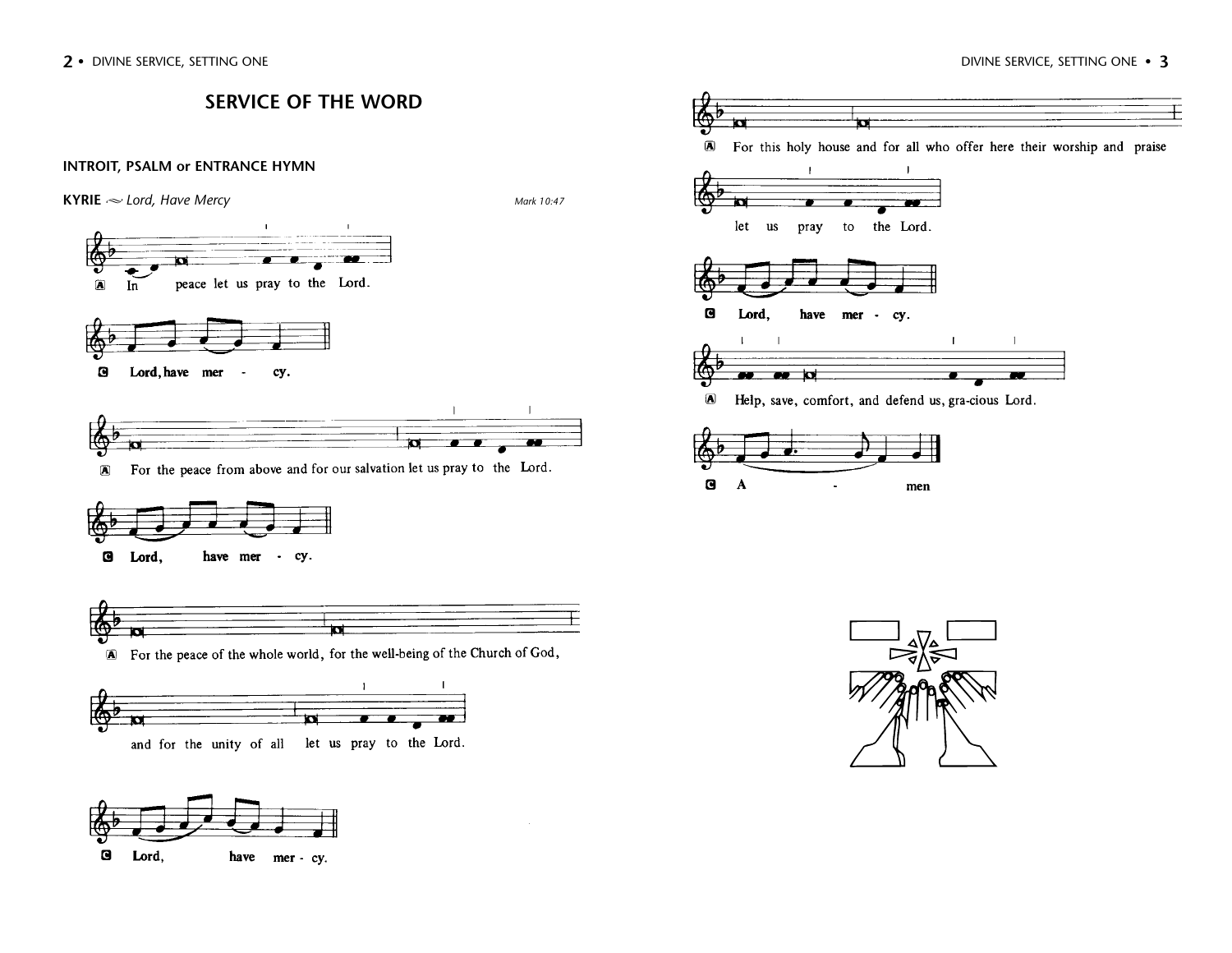#### **HYMN OF PRAISE**

*During Advent and Lent, the HYMN OF PRAISE is omitted.*

**Gloria in Excelsis** *Glory to God in the Highest Luke 2:14; John 1:29*



*The service continues with the SALUTATION on page 756.*

*OR*

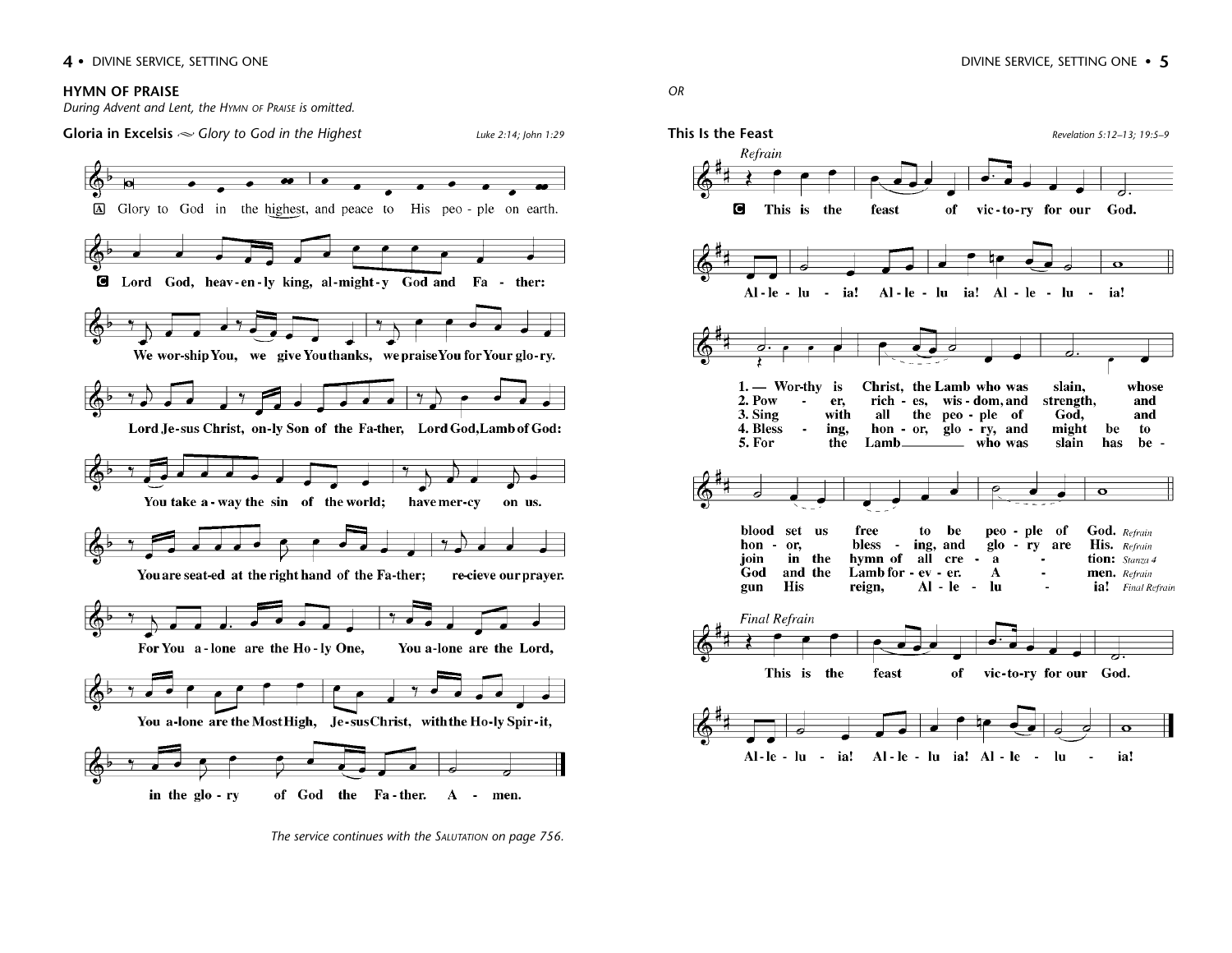#### **6** • DIVINE SERVICE, SETTING ONE • **7 DIVINE SERVICE, SETTING ONE** • **7**

#### **SALUTATION and COLLECT OF THE DAY**



 $\mathbf{G}$ And al - so with you.

 $\overline{P}$  Let us pray ...

*The the COLLECT OF THE DAY is spoken or chanted.*

*OR*

C **Amen.**



*Sit*

#### **OLD TESTAMENT or FIRST READING**

*After the reading:*

A This is the Word of the Lord.

C **Thanks be to God.** 

#### **GRADUAL or PSALM**

#### **EPISTLE or SECOND READING**

*After the reading:*

- A This is the Word of the Lord.
- C **Thanks be to God.**

*Stand*

#### **ALLELUIA and VERSE**

*The choir may sing the appointed VERSE or the congregation sings one of the following:*





*2 Timothy 4:22*



## **HOLY GOSPEL**

P The Holy Gospel according to St. \_\_\_\_\_\_\_\_, the \_\_\_\_\_ chapter.



*After the reading:*

P This is the Gospel of the Lord.



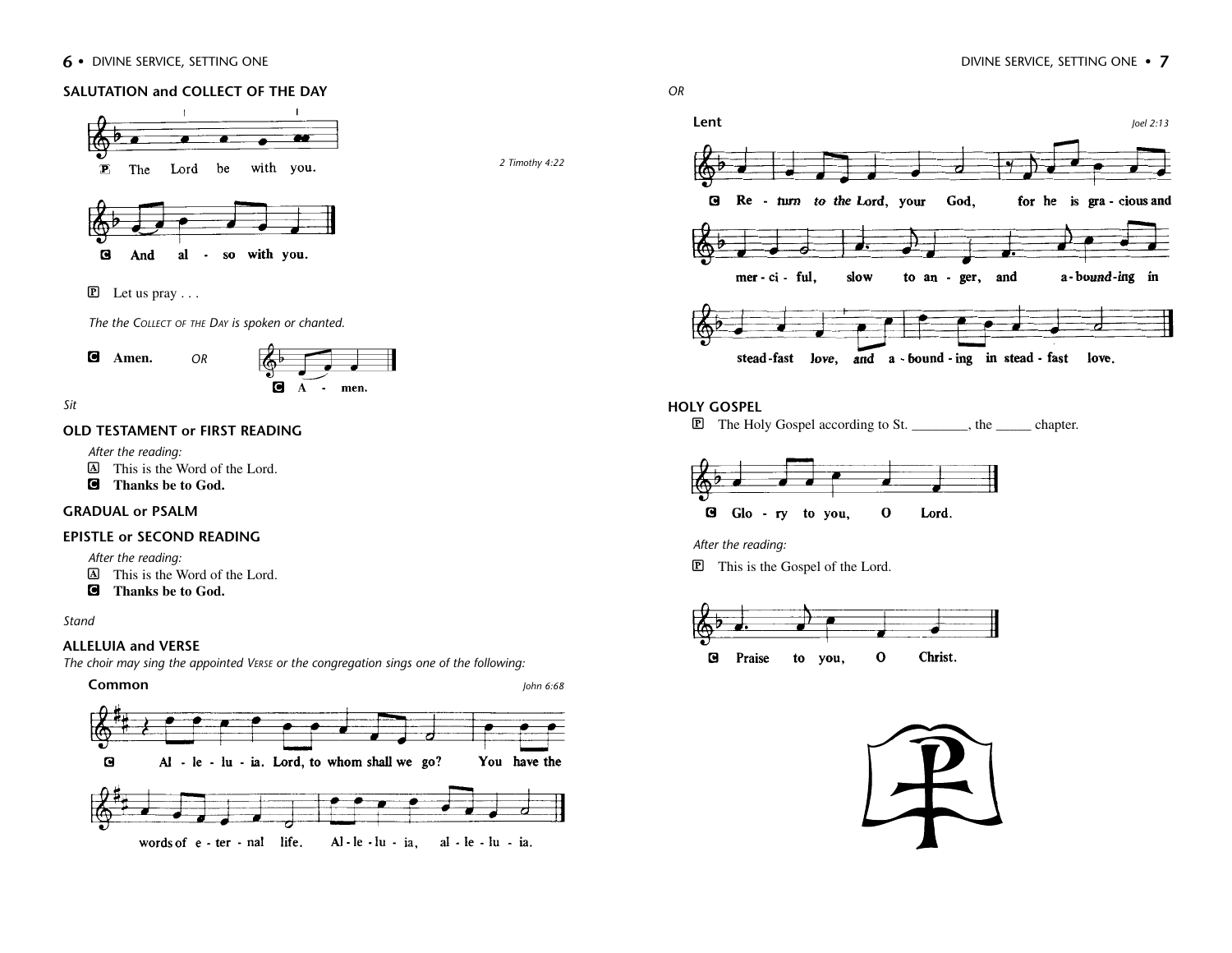*The CREED may be confessed here or after the SERMON.*

*Sit*

#### **HYMN OF THE DAY**

#### **SERMON**

*Stand*

#### **CREED**

**Nicene Creed**

C **I believe in one God, the Father Almighty, Maker of heaven and earth and of all things visible and invisible.**

**And in one Lord Jesus Christ, the only-begotten Son of God, begotten of His Father before all worlds, God of God, Light of Light, very God of very God, begotten, not made, being of one substance with the Father, by whom all things were made; who for us men\* and for our salvation came down from heaven and was incarnate by the Holy Spirit of the virgin Mary and was made man; and was crucified also for us under Pontius Pilate. He suffered, and was buried. And the third day He rose again according to the Scriptures and ascended into heaven and sits at the right hand of the Father. And He will come again with glory to judge both the living and the dead, whose kingdom will have no end.**

**And I believe in the Holy Spirit,**

**the Lord and Giver of Life, who proceeds from the Father and the Son, who with the Father and the Son together is worshiped and glorified, who spoke by the prophets. And I believe in one holy Christian\*\* and apostolic Church, I acknowledge one Baptism for the remission of sins, and I look for the resurrection of the dead and the life** ✠ **of the world to come. Amen.**

> \* *us men* means all people. \*\*The ancient text reads *catholic*, meaning the "whole" church as it confesses the wholeness of Christian doctrine.

**Apostles' Creed** C **I believe in God, the Father Almighty, maker of heaven and earth. And in Jesus Christ, his only Son, our Lord, who was conceived by the Holy Spirit, born of the virgin Mary, suffered under Pontius Pilate, was crucified, died and was buried. He descended into hell. The third day He rose again from the dead. He ascended into heaven and sits at the right hand of God the Father Almighty. From thence He will come to judge the living and the dead. I believe in the Holy Spirit, the holy Christian\* Church, the communion of saints, the forgiveness of sins, the resurrection of the body, and the life** ✠ **everlasting. Amen.**

\*The ancient text reads *catholic*, meaning the "whole" church as it confesses the wholeness of Christian doctrine.

#### **PRAYER OF THE CHURCH** *1 Timothy 2:1–4*

*Following the prayers, the people may greet one another in the name of the Lord saying, "Peace be with you," as a sign of reconciliation and unity of the Spirit in the bond of peace (Mt. 5:22–24; Eph. 4:1–3).*

*Sit*

#### **OFFERING**

*Stand*

#### **OFFERTORY** *Psalm 116:12–14, 19*

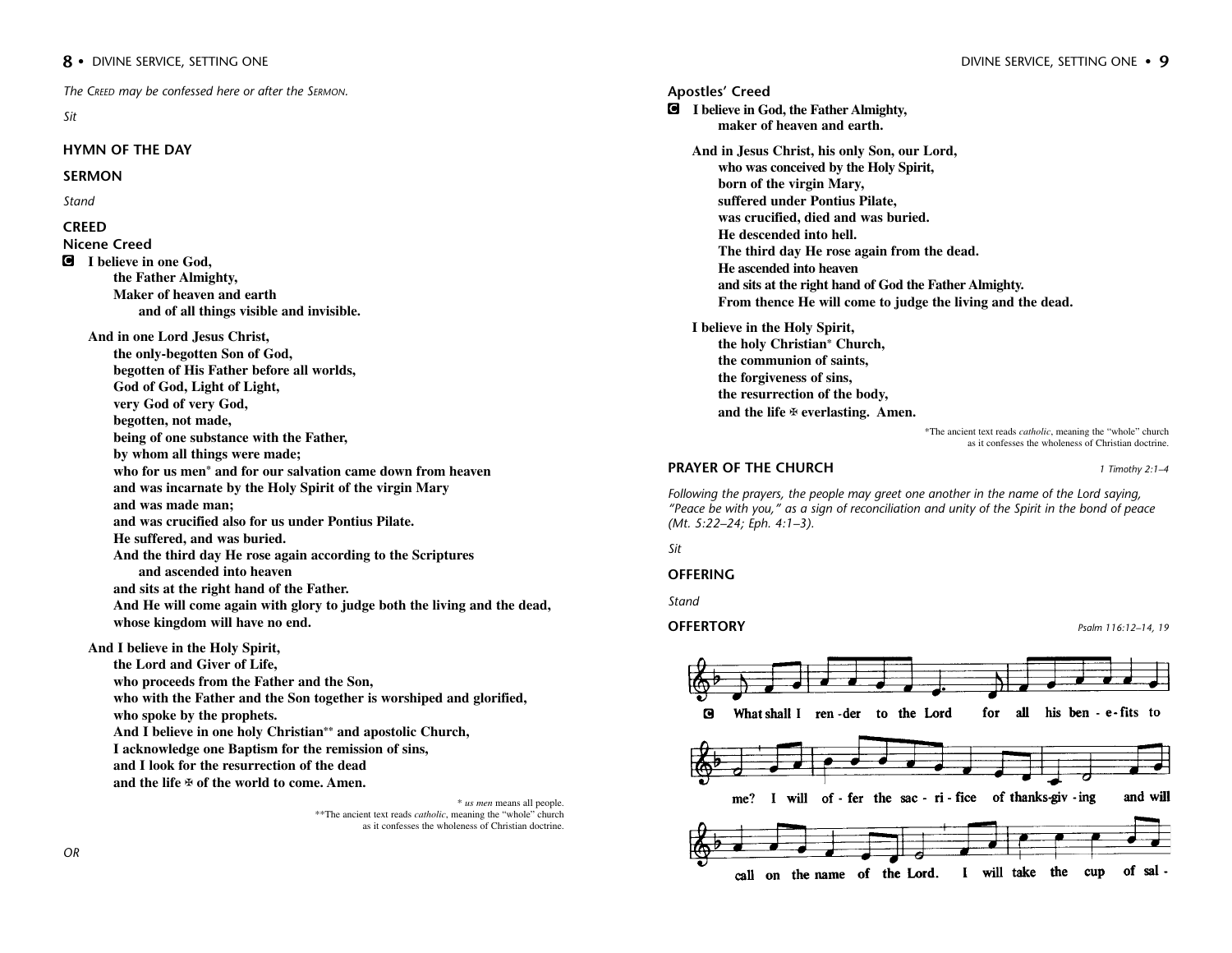

*If there is no Communion, the service concludes with the LORD'S PRAYER (p. 762), a concluding collect, and the BENEDICTION.*

**SERVICE OF THE SACRAMENT**

#### **PREFACE** œ  $\left| \mathbf{P}\right|$ The Lord be with you. *2 Timothy 4:22* G And al **SO** with you.  $\blacksquare$ *[Colossians 3:1]*  $\left| \mathbf{P} \right|$ Lift your  $\mathbf{u}\mathbf{p}$ hearts.  $\mathbf G$ We lift them to the Lord.  $\overline{\mathbf{p}}$ æ4 *[Psalm 136]*  $\bullet$ Let us give thanks to the Lord our God. thanks o It is right to give him and praise.

*The PROPER PREFACE appropriate to the day or season is chanted or spoken.*

 $\mathbb{P}$  It is truly good, right, and salutary . . . evermore praising You and saying:



*Hosanna* is a Hebrew word of praise meaning "save us now."

#### **PRAYER OF THANKSGIVING**

P Blessed are You, Lord of heaven and earth, for You have had mercy on those whom You created, and sent Your only-begotten Son into our flesh to bear our sin and be our Savior. With repentant joy we receive the salvation accomplished for us by the all-availing sacrifice of His body and His blood on the cross.

Gathered in the name and the remembrance of Jesus, we beg You, O Lord, to forgive, renew, and strengthen us with Your Word and Spirit. Grant us faithfully to eat His body and drink His blood as He bids us do in His own testament. Gather us together, we pray, from the ends of the earth to celebrate with all the faithful the marriage feast of the Lamb in His kingdom, which has no end. Graciously receive our prayers; deliver and preserve us. To You alone, O Father, be all glory, honor, and worship, with the Son and the Holy Spirit, one God, now and forever.

C **Amen.**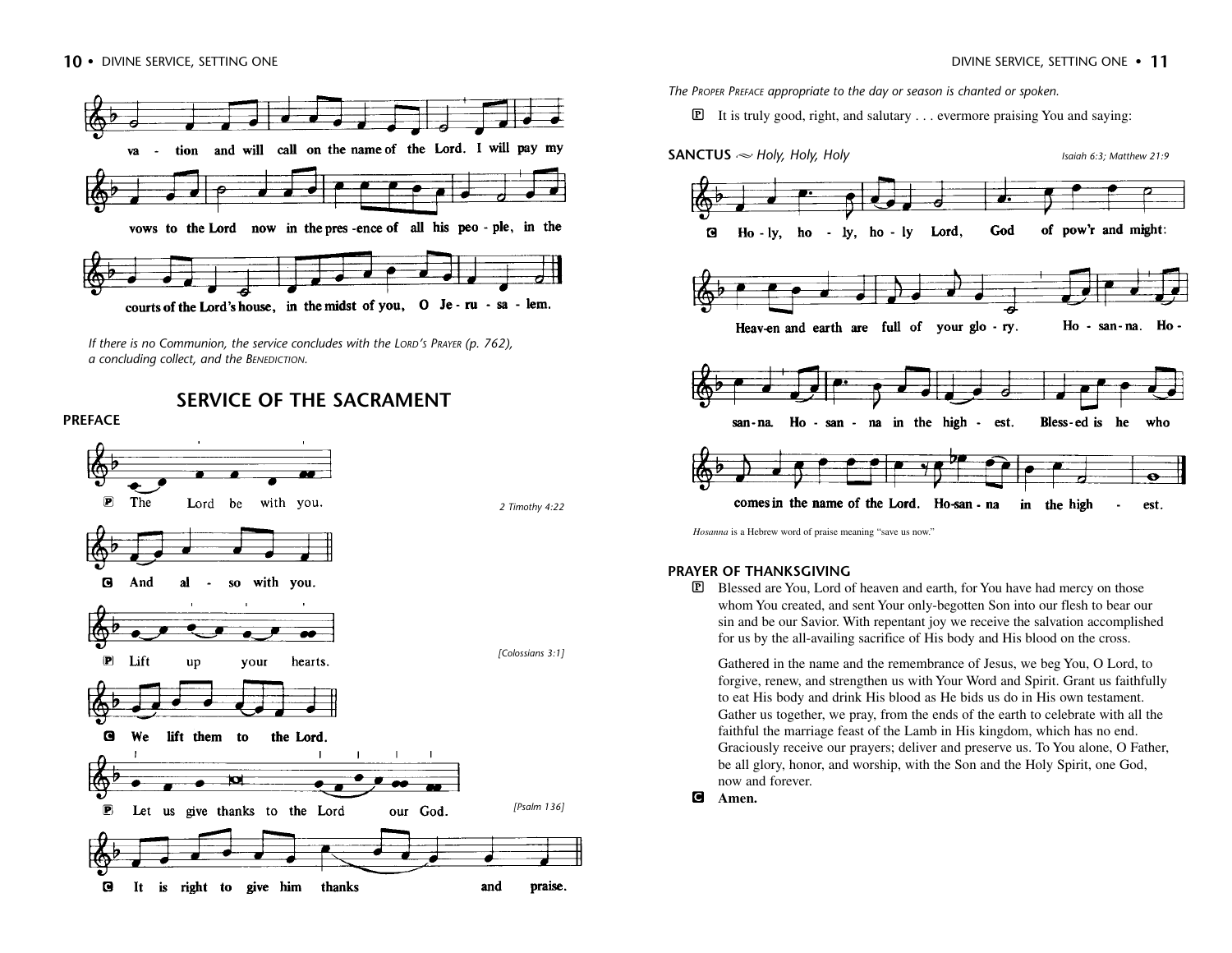## **THE WORDS OF OUR LORD**

P Our Lord Jesus Christ, on the night when He was betrayed, took bread, and when He had given thanks, He broke it and gave it to the disciples and said: "Take, eat; this is My  $\overline{\mathbb{F}}$ body, which is given for you. This do in remembrance of Me."

In the same way also He took the cup after supper, and when He had given thanks, He gave it to them, saying: "Drink of it, all of you; this cup is the ✠ new testament in My blood, which is shed for you for the forgiveness of sins. This do, as often as you drink it, in remembrance of Me."

## **PROCLAMATION OF CHRIST**

P As often as we eat this bread and drink this cup, we proclaim the Lord's death until He comes. *1 Corinthians 11:26*

#### C **Amen. Come, Lord Jesus.** *Revelation 22:20*

P O Lord Jesus Christ, only Son of the Father, in giving us Your body and blood to eat and to drink, You lead us to remember and confess Your holy cross and passion, Your blessed death, Your rest in the tomb, Your resurrection from the dead, Your ascension into heaven, and Your coming for the final judgment. So remember us in Your kingdom and teach us to pray:

#### **LORD'S PRAYER**

C **Our Father who art in heaven, hallowed by Thy name,**

**Thy kingdom come, Thy will be done on earth as it is in heaven; give us this day our daily bread; and forgive us our trespasses as we forgive those who trespass against us; and lead us not into temptation, but deliver us from evil.**

**For Thine is the kingdom and the power and the glory forever and ever. Amen.**

#### **LORD'S PRAYER**

- P Lord, remember us in Your kingdom and teach us to pray:
- C **Our Father who art in heaven, hallowed by Thy name, Thy kingdom come, Thy will be done on earth as it is in heaven; give us this day our daily bread; and forgive us our trespasses as we forgive those who trespass against us; and lead us not into temptation, but deliver us from evil. For Thine is the kingdom and the power and the glory forever and ever. Amen.**

*Matthew 6:9–13*

#### **THE WORDS OF OUR LORD**

P Our Lord Jesus Christ, on the night when He was betrayed, took bread, and when He had given thanks, He broke it and gave it to the disciples and said: "Take, eat; this is My  $\overline{\mathbb{F}}$ body, which is given for you. This do in remembrance of Me."

> In the same way also He took the cup after supper, and when He had given thanks, He gave it to them, saying: "Drink of it, all of you; this cup is the ✠ new testament in My blood, which is shed for you for the forgiveness of sins. This do, as often as you drink it, in remembrance of Me."

> > *Matthew 27:26–28; Mark 14:22–24 Luke 22:19–20; 1 Corinthians 11:23–25*



# $\mathbf F$ The peace of the Lord be with you al - ways.  $A$  - men.

**AGNUS DEI**  *Lamb of God John 1:29*





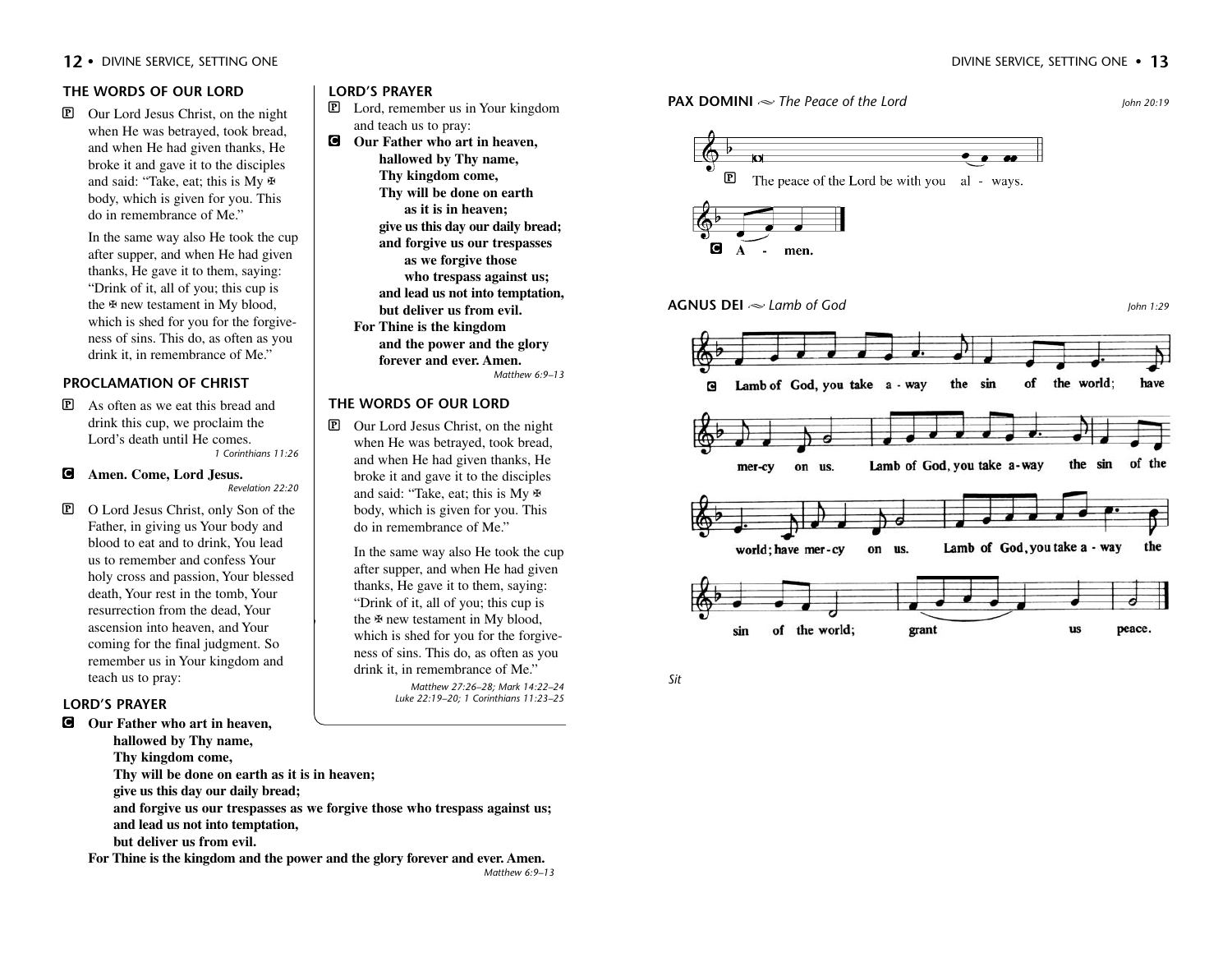#### **DISTRIBUTION**

*The pastor and those who assist him receive the body and blood of Christ first and then distribute them to those who come to receive, saying:*

Take, eat; this is the true body of our Lord and Savior Jesus Christ, given into death for your sins. **Amen.** 

The true body of Christ, given for you. **Amen.** 

The true blood of Christ, shed for you. **Amen.**

Take, drink; this is the true blood of our Lord and Savior Jesus Christ, shed for the forgiveness of your sins. **Amen.** 

*In dismissing the communicants, the following is said:*

P The body and blood of our Lord Jesus Christ strengthen and preserve you in body and soul to life everlasting. Depart  $\overline{\mathbf{F}}$  in peace.

```
C Amen.
```
*Stand*

#### **POST-COMMUNION CANTICLE**

*One of the following canticles, or an appropriate hymn, is sung. During Lent, "Thank the Lord" is not sung.* 

#### **Thank the Lord**





as it was in the be-gin - ning, is now, and will be for -  $ev$  -  $er$ . A - men